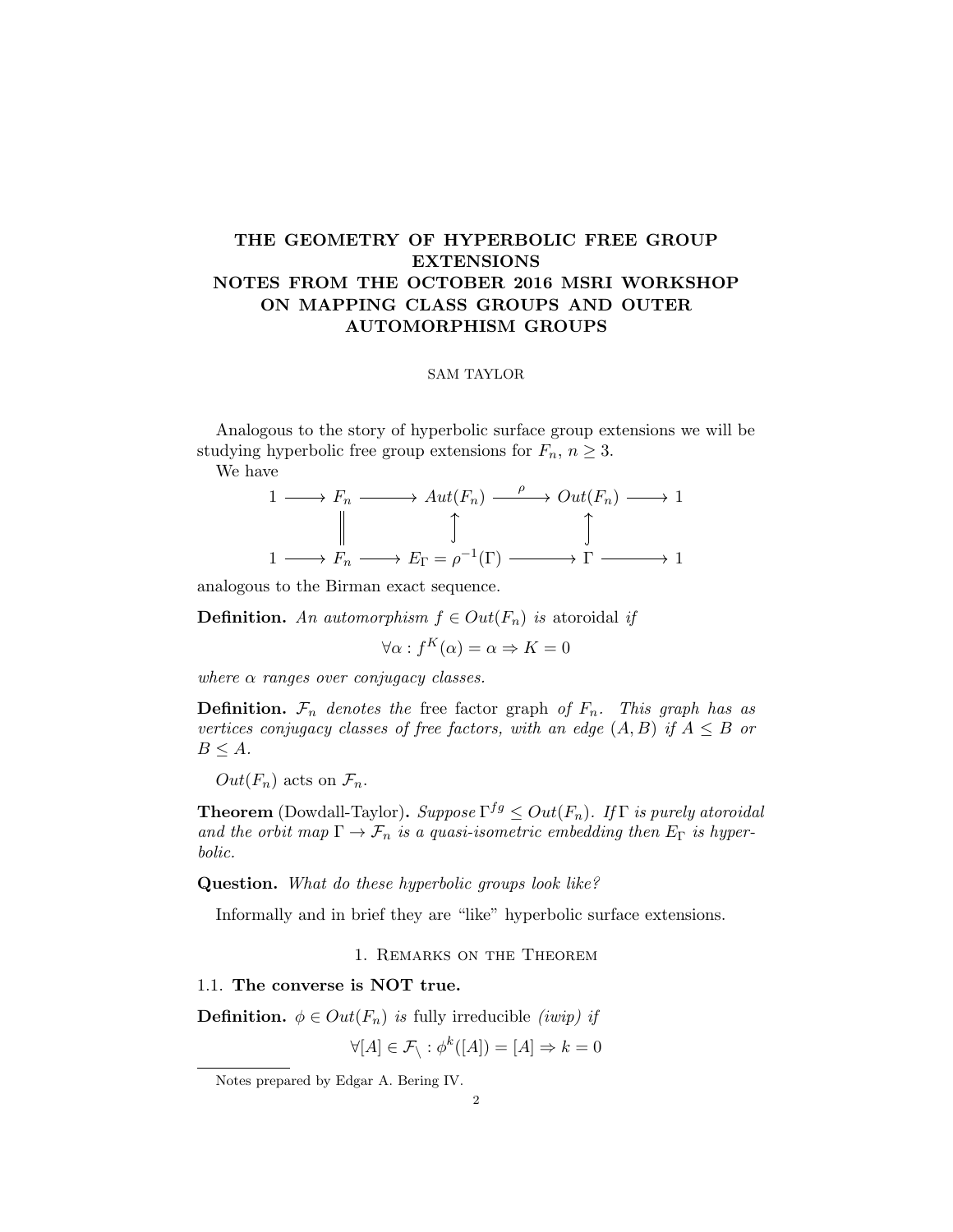Bestvina-Feighn show that  $\phi$  is iwip if and only if  $\phi$  acts loxodromically on  $\mathcal{F}_n$ .

Let  $\phi \in Out(F_3)$  be an atoroidal iwip, say  $a \mapsto abc, b \mapsto bab, c \mapsto cabc$ . Take two graph representatives of  $\phi$  on a rose, call them  $\phi_L$  and  $\phi_R$  on the left and right roses of the figure



Define  $\Phi = \phi_L \phi_R$ . The group

$$
E_{\langle \Phi \rangle} = F_6 \rtimes_{\Phi} \mathbb{Z} = (F_3 \rtimes_{\phi} \mathbb{Z}) *_{\mathbb{Z}} (F_3 \rtimes_{\phi} \mathbb{Z})
$$

The mapping torus has a bicollared neighborhood of the lift of  $x$ , which gives the cyclic splitting. By the Bestvina-Feighn combination theorem  $E_{\langle \Phi \rangle}$  is hyperbolic.

**Theorem** (Brinkman).  $F_n \rtimes_{\phi} \mathbb{Z}$  is hyperbolic if and only if  $\phi$  is atoroidal.

### 1.2. A perfect  $Out(F_n)$  graph.

**Question.** Does there exist an  $Out(F_n)$  graph  $X^{hyp}$  that is hyperbolic such that  $\phi$  is X-loxodromic if and only if  $\phi$  is atoroidal.

The answer is no. Again returning to our example. Suppose we had such a space  $X^{hyp}$ . Since  $\overline{\Phi} = \phi_L \phi_R = \phi_R \phi_L$  and  $\phi_L, \phi_R$  not atoroidal,  $\phi_L, \phi_R$ are not  $X$  loxodromic. Suppose that they are elliptic,



The distance  $d(x, \Phi^k(x))$  does not grow with k, so  $\Phi$  is not loxodromic. The parabolic case is an exercise.

1.3. **Toroidal iwips.** There are iwip  $\phi \in Out(F_n)$  that are not atoroidal.

Bestvina-Handel show that in this case there exists a punctured surface S with  $\pi_1(S) = F_n$  and  $f : S \to S$  pseudo Anosov such that  $f_* = \phi$ .

## 2. The cosurface graph

 $\mathcal{C}^{nonsep}(S) \hookrightarrow \mathcal{F}_n$  for each S with  $\pi_1(S) = F_n$  has infinite diameter, each non-separating curve gives a free factor.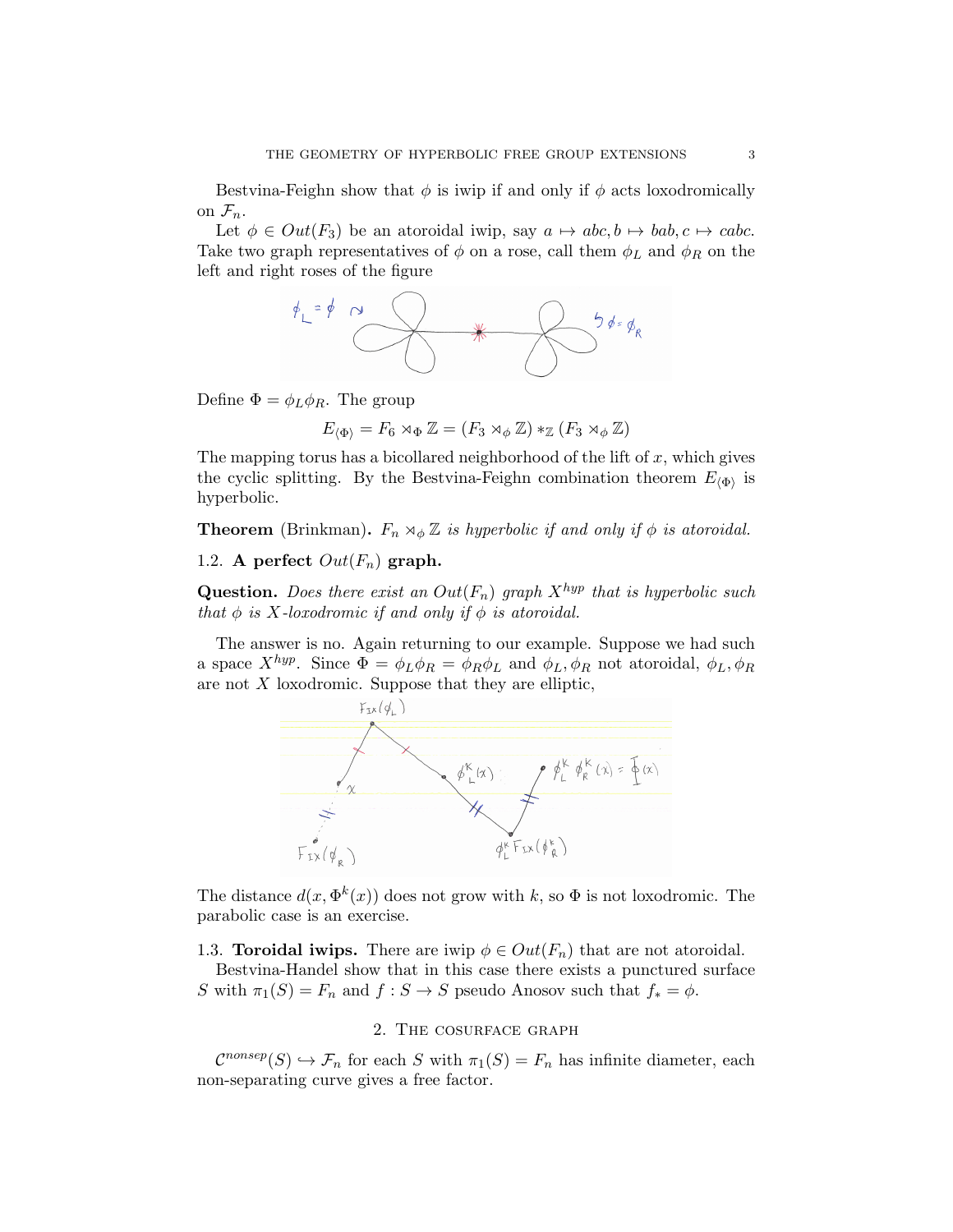#### 4 SAM TAYLOR

Definition. The intersection graph studied by Kapovich-Lustig and Mann-Reynolds.

Is the same as

**Definition.** The co-surface graph of  $F_n$ ,  $cS_n$  is the graph with vertices primitive conjugacy classes, and an edge  $(\alpha, \beta)$  if there exists S once punctured with  $\pi_1(S) = F_n$  such that both  $\alpha$  and  $\beta$  are simple closed curves on S.

Facts about  $cS_n$ 

- There is a Lipschitz map  $\mathcal{F}_n \to c\mathcal{S}_n$   $(A \mapsto \alpha \in A)$
- It is infinite diameter (Kapovich and Lustig)
- Hyperbolic (Mann and Reynolds)
- $\partial cS_n \subseteq \partial \mathcal{F}_n$  (Dowdall and Taylor)
- $\phi$  is loxodromic on  $cS_n$  if and only if  $\phi$  is iwip atoroidal.

**Theorem** (Dowdall-Taylor).  $\Gamma \leq Out(F_n)$  a finitely generated subgroup.  $\Gamma\stackrel{qi}{\hookrightarrow}\mathcal{F}_n$  and  $\Gamma$  is purely atoroidal if and only if  $\Gamma\stackrel{qi}{\hookrightarrow}c\mathcal{S}_n$ , where both maps are the orbit maps.

**Corollary.**  $\Gamma \stackrel{qi}{\hookrightarrow} cS_n$  implies  $E_{\Gamma}$  is hyperbolic.

### 3. WIDTH

The notion of width was introduced by Kent and Leininger for hyperbolic surface group etensions. Consider  $f : S \to S$  and the mapping torus



For  $\alpha \subseteq S$  a curve let  $\alpha^*$  be a geodesic representative in  $S \times R$ . Define  $width(\alpha) = diam(p_{\mathbb{R}}(\alpha^*))$ . For arbitrary curves the width is unbounded.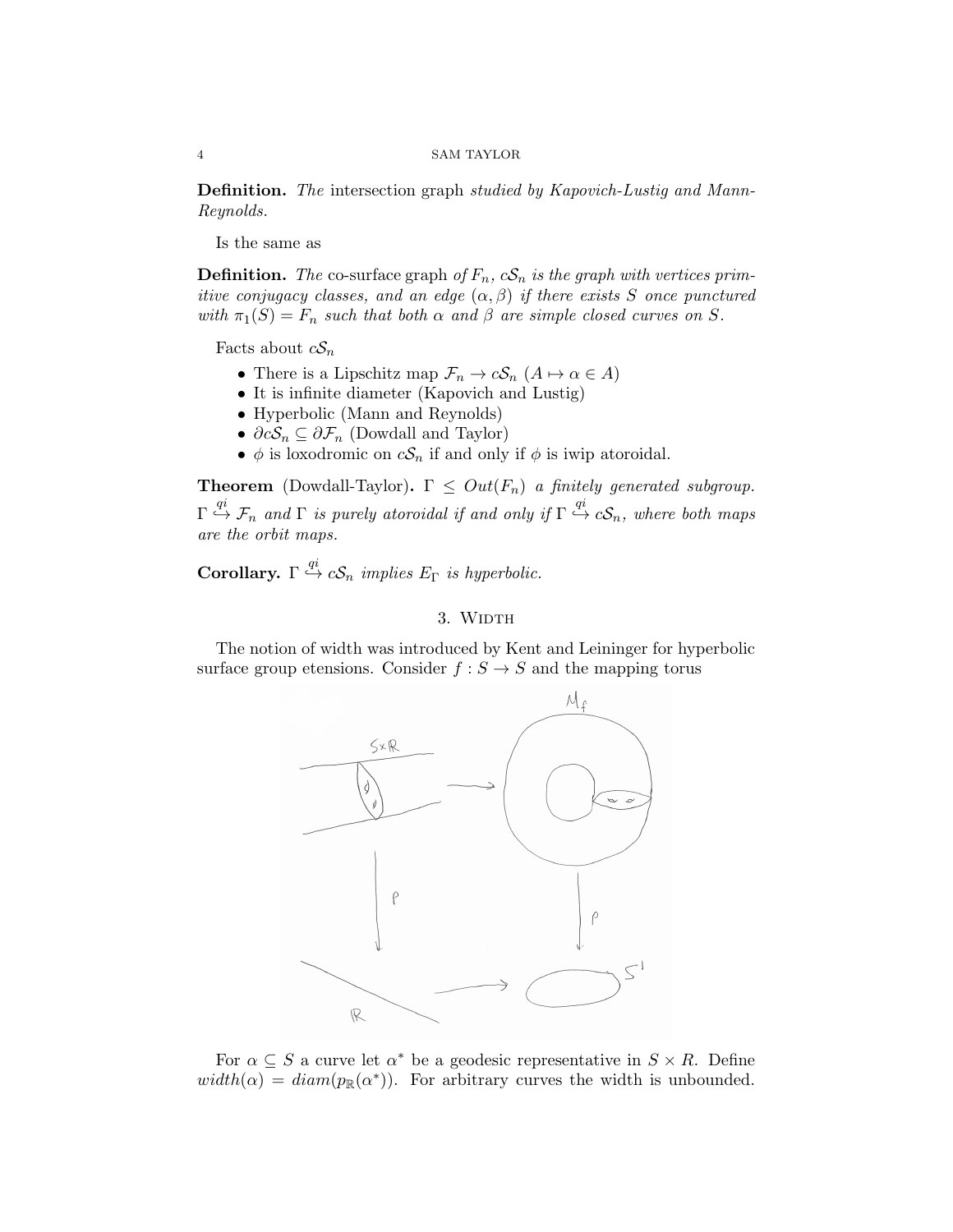However, Kent-Leininger prove

$$
\sup_{\alpha \text{ s.c.c.}} width(\alpha) < \infty
$$

And a more general statement for hyperbolic surface group extensions.

Now in  $F_n$  we have the sequence

$$
1 \to F_n \to G \stackrel{\rho}{\to} \Gamma \to 1
$$

with G hyperbolic. If  $a \in F_n$  let  $a^* = [a^-, a^+] \subseteq G$  and define  $width(a) =$  $diam_{\Gamma}(\rho(\alpha^*))$ .

**Theorem.** When  $\Gamma \leq Out(F_n)$ ,  $\Gamma \stackrel{qi}{\hookrightarrow} c\mathcal{S}_n$  if and only if

$$
\sup_{a\ primitive} width(a) < \infty
$$

This theorem is an answer to our question "What do they look like?". Lets return to the example  $G_{\Phi} = F_6 \rtimes_{\Phi} \mathbb{Z}, \Phi = \phi_L \phi_R$ .



Consider  $\alpha_K = \phi_L^{-K}$  $L^{K} \phi_R^K(\alpha)$ . Then  $width(\alpha_K) \rightarrow \infty$ .

4. A three manifold theorem

**Theorem** (Souto).  $f : S \rightarrow S$  closed  $g \geq 2$ 

$$
rank(\pi_1(M_{f^n})) = 2g + 1
$$

 $n \gg 1$ .

The key fact in the proof is due to Scott and Swarup: If  $\Gamma < \pi_1(S)$  is finitely generated and infinite index then  $\Gamma$  is quasi-convex in  $\pi_1(M_f)$ .

- This fact generalizes to all hyperbolic extensions, by Dowdall-Kent-Leininger
- Generalized to bounded width hyperbolic extensions of  $F_n$  (Dowdall-Taylor, Mj-Rafi)